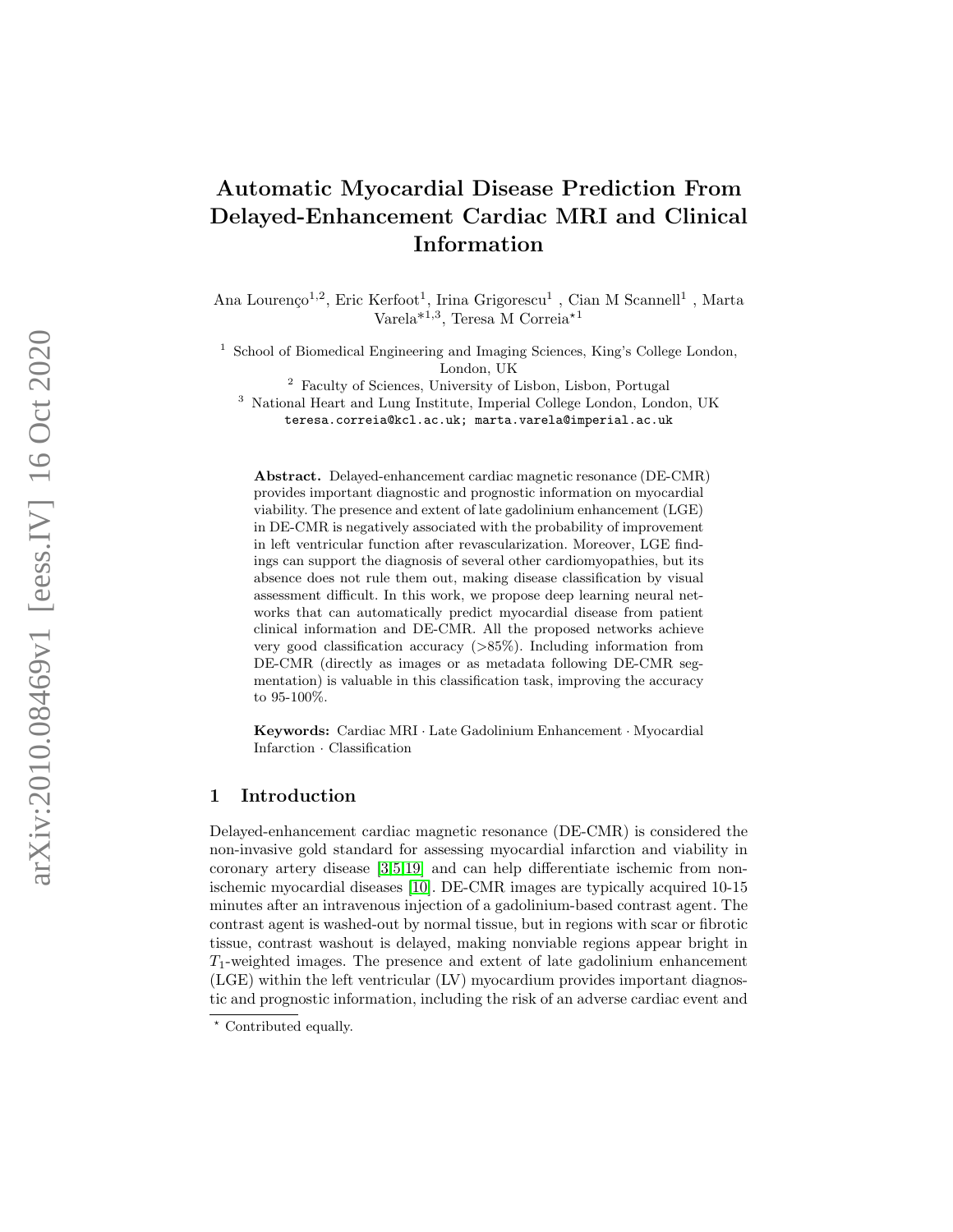2 A. Lourenço et al.

response to therapeutic strategies such as revascularization [\[9,](#page-6-3)[7,](#page-6-4)[2](#page-6-5)[,6\]](#page-6-6). Moreover, dark no-reflow regions (or microvascular obstruction) have been associated with worse clinical outcomes.

Absence of LGE does not, however, rule out the presence of myocardial disease, since patients with, for example, extensive hibernating myocardium, hypertrophic cardiomyopathy, sarcoidosis or myocarditis may not show contrast uptake [\[17](#page-6-7)[,10,](#page-6-2)[12\]](#page-6-8). This makes disease classification from DE-CMR a complex task. Therefore, DE-CMR is often combined with other CMR sequences, such as  $T_1$  and  $T_2$  maps, to better characterize myocardial tissue alterations in various cardiomyopathies [\[10\]](#page-6-2).

Machine learning classification algorithms, such as support vector machines [\[16\]](#page-6-9), random forests [\[4\]](#page-6-10) and K-nearest neighbour [\[15\]](#page-6-11), have been used to predict the presence/absence of cardiovascular disease. These techniques require, however, complex feature extraction procedures and domain expertise to create good inputs for the classifier. On the other hand, deep learning architectures have the ability to learn features directly from the data and hence reduce the need for domain expertise and dedicated feature extraction [\[13\]](#page-6-12).

In this work, we propose fully automatic neural networks (NNs) that perform binary classification for predicting normal vs pathological cases considering: 1) patient clinical information only (Clinic-NET), 2) clinical information and DE-CMR images (DOC-NET). We additionally considered whether including text-based information from independent DE-CMR segmentations could aid the classification task (Clinic-NET+ and DOC-NET+).

#### 2 Methods

Clinical Images and Metadata The networks were trained and tested on the EMIDEC STACOM 2020 challenge dataset [\[11\]](#page-6-13), comprising 100 cases: 33 cases with normal CMR and 67 pathological cases. For each case, Phase Sensitive Inversion Recovery (PSIR) DE-CMR images (consisting of 5-10 short-axis (SA) slices covering the left ventricle) and 12 clinical discrete or continuous variables were provided. Clinical information included sex, age, tobacco (Y/N/Former smoker), overweight (BMI  $> 25$ ), arterial hypertension (Y/N), diabetes (Y/N), familial history of coronary artery disease  $(Y/N)$ , ECG  $(ST + (STEMI)$  or not), troponin (value), Killip max  $(1 - 4)$ , ejection fraction of the left ventricle from echography (value), and NTproBNP (value). More details can be found in [\[1,](#page-6-14)[11\]](#page-6-13).

Image Preprocessing DE-CMR images had variable dimensions and were zero padded along the z direction, when necessary, to obtain 10 slices. To remove anatomical structures unrelated to the left ventricle, they were further cropped in plane to a matrix of 128 x 128, whose centre was the centroid of the the LV blood pool segmentation label.

In the absence of ground truth segmentation labels, we propose a NN-based method to automatically perform image cropping and segmentation, as detailed below.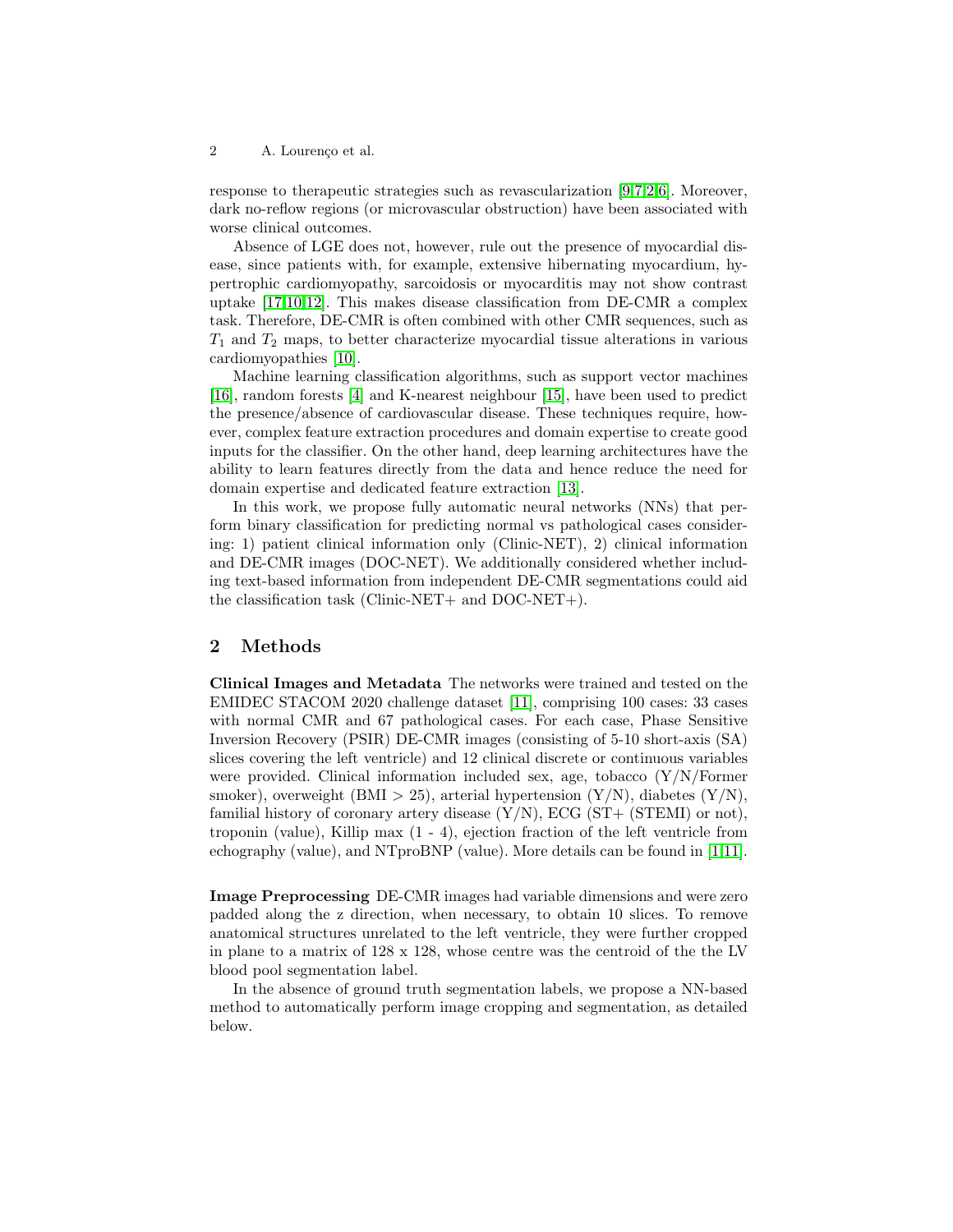DE-CMR segmentation A two-step approach based on NNs is proposed to automatically segment DE-CMR images into 3 classes (LV, healthy myocardium and LGE uptake area) and extract their volumes as additional inputs to Clinic-NET+ and DOC-NET+. These NNs are based on the 2D U-Net architecture [\[8,](#page-6-15)[14\]](#page-6-16) and were trained separately on the EMIDEC dataset. The first NN was trained with the Dice loss function to identify the LV centre by segmenting the LV blood pool region and calculating the LV centroid coordinates. Then, the cropped images were sent to a second NN, which was trained with the generalized Dice loss function [\[18\]](#page-6-17) for LV, normal myocardium and scar segmentation.

Data augmentation A number of randomly-chosen data augmentation functions was applied to each DE-CMR volume. These replicate some of the expected variation in real images without modifying the cardiac features of interest and include: 1) image rotations and flips; 2) additional cropping of the images; 3) additive stochastic noise; 4) k-space corruption; 5) smooth non-rigid deformations using free-form deformations and 6) intensity and contrast scaling.

Neural Networks for myocardial disease prediction Two classification methods are proposed: 1) Clinic-NET, classification based on clinical information only and 2) DOC-NET, classification based on DE-CMR and Other Clinical information. As explained below, both of these NNs are further compared to other two networks that use information from previously segmented DE-CMR as further metadata inputs: Clinic-NET+ and DOC-NET+.

The classification networks were trained using a cross-entropy loss function and the Adam optimizer with a learning rate of 0.00001. We randomly divided the provided 100 cases into 3 datasets for: training (70 cases), validation (10 cases) and test (20 cases). Training was performed for 170 iterations. These hyperparameters were chosen after careful empirical tests.

To assess the quality of each network, we calculated the classification's accuracy, specificity and sensitivity on the 20-case test dataset.

Clinic-NET Clinic-NET takes the 12 provided metadata variables as inputs to a classification NN with 3 fully connected (fc) layers, which sequentially encode information in fc1 = 20, fc2 = 30, fc3 = 10 and 2 units, as shown in Figure [1b](#page-3-0). Parametric Rectified Linear Units (PReLu) are applied to the outputs of the first three layers.

DOC-NET DOC-NET combines features extracted from DE-CMR images and features calculated from metadata to perform the final classification. The image feature extraction network consisted of seven layers: 1) 3D convolutions with 3x3x3 kernels, a stride of 2 and a variable number of channels (4, 8, 16, 32, 64, 16, 8); 2) instance layer-normalization; 3) dropout (20% probability of being dropped out) and 4) PReLU activation (see Fig [1a](#page-3-0)). The image feature vector was then flattened into an 8-element array and concatenated with the 12-variable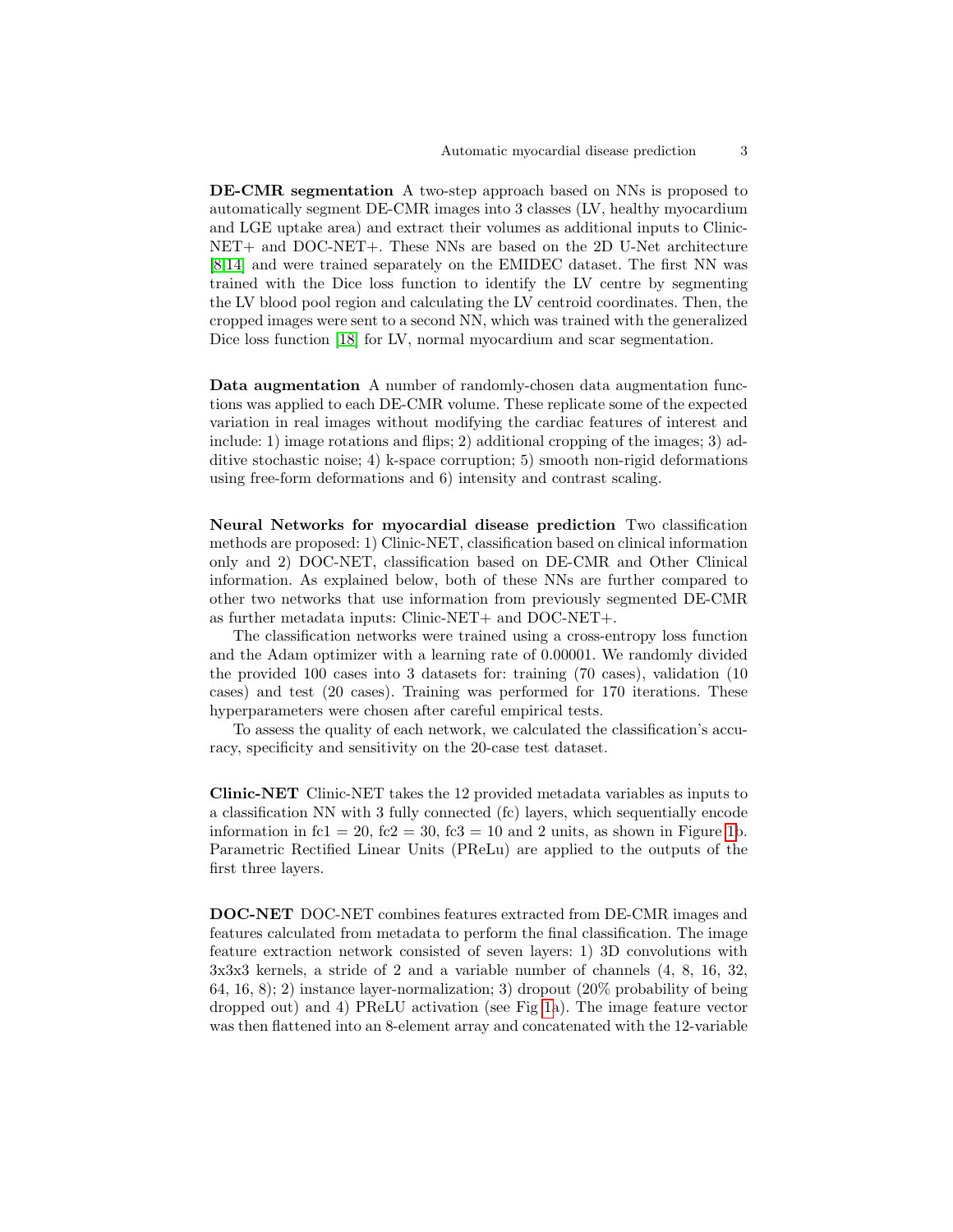

<span id="page-3-0"></span>Fig. 1. DOC-NET classification network: a) image feature vectors, obtained from the last convolutional layer of an image feature extraction network, are concatenated with the metadata vector (M) and b) sent through four fully connected (fc) layers.

metadata. This combined vector was then the input to a fully connected NN similar to Clinic-Net (see Fig. [1b](#page-3-0)). The sizes of the 3 fully connected layers in DOC-NET were rescaled to match the new input size, such that  $fc1 = 33$ ,  $fc2 =$ 50, fc3 =  $16$ .

Clinic-NET+ and DOC-NET+ To further explore the classification task, we created additional metadata variables with the volumes of each of the segmentation labels of the DE-CMR. These variables were concatenated with the existing metadata and used as enhanced metadata inputs to the previously described networks to create Clinic-NET+ and DOC-NET+. For this, we used the volumes of the labels provided by the ground truth segmentations: 1) LV blood pool, 2) healthy myocardium, 3) LGE uptake area and 4) no-reflow area.

We performed additional experiments to gauge whether Clinic-Net + and DOC-NET+ could still be deployed in more general circumstances in which expert manual segmentations are not available. In these experiments, we used the segmentation networks detailed above to automatically segment DE-CMR into labels 1-3 and used the volume of each of these categories as enhanced metadata for the classification NNs.

#### 3 Results & Discussion

The best overall performance was jointly achieved by Clinic-NET+ and DOC-NET+, both with an accuracy of 100%, followed by DOC-NET (accuracy: 95%) and Clinic-NET (accuracy: 85%) - see Table [1.](#page-4-0) Our results suggest that the clinical metadata information already includes very valuable information that can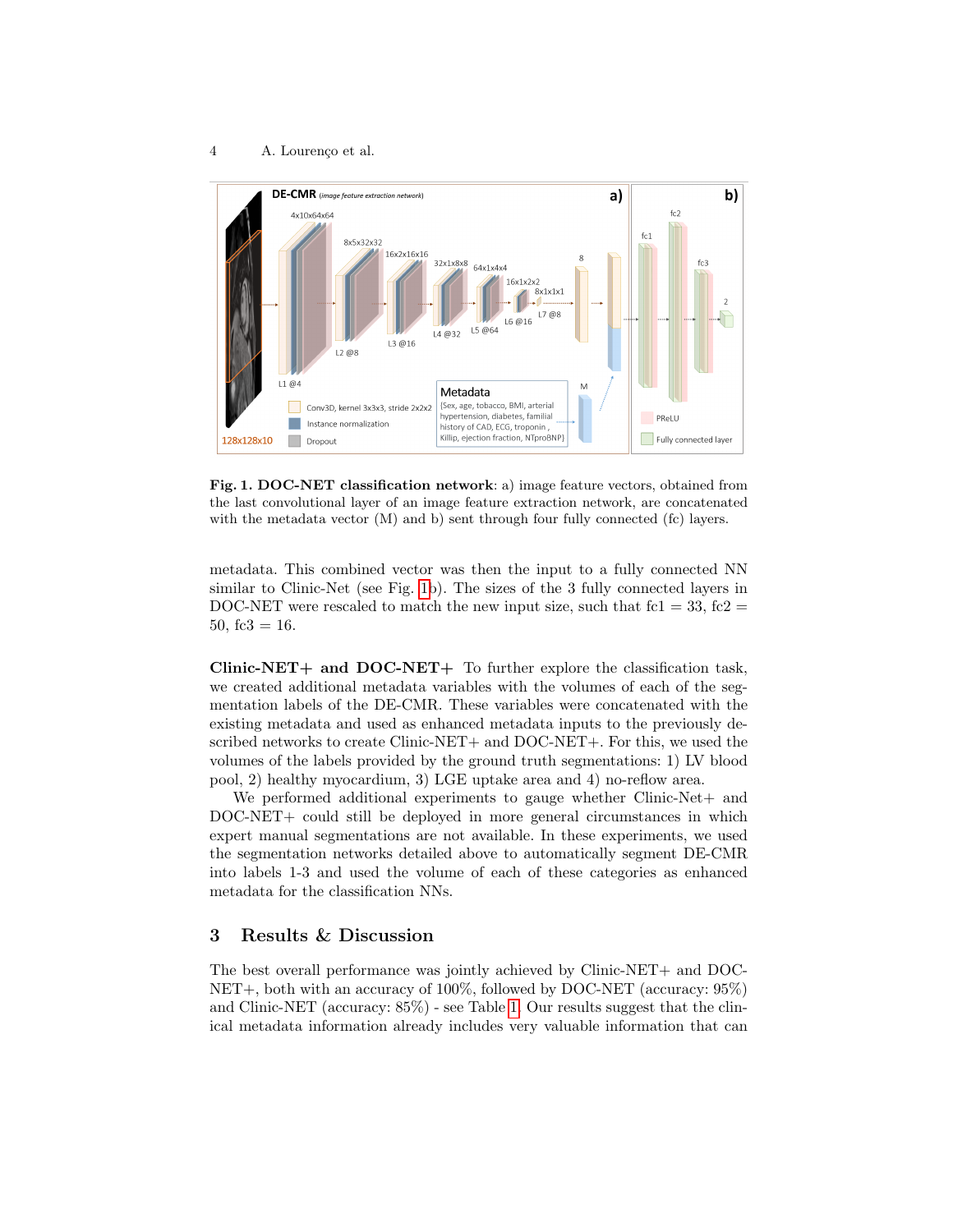|  |          |                     | Clinic-NET |        | DOC-NET   |        | Clinic-NET+ |        | DOC-NET+  |        |  |
|--|----------|---------------------|------------|--------|-----------|--------|-------------|--------|-----------|--------|--|
|  |          |                     | Pathology  | Normal | Pathology | Normal | Pathology   | Normal | Pathology | Normal |  |
|  | Actual   | Pathology           | 12         |        | 12        |        | 13          |        | 13        |        |  |
|  |          | Normal              |            | 5      | 0         |        |             |        |           |        |  |
|  | Accuracy |                     | 0.85       |        | 0.95      |        |             |        |           |        |  |
|  |          | Sensitivity<br>0.92 |            |        | 0.92      |        |             |        |           |        |  |
|  |          | Specificity         | 0.71       |        |           |        |             |        |           |        |  |

<span id="page-4-0"></span>Table 1. Confusion matrix (actual vs predicted counts of pathological and normal cases), accuracy, sensitivity and specificity obtained with the different classification networks. The additional metadata used in Clinic-NET+ and DOC-NET+ was extracted from the ground truth segmentations.

be leveraged by our proposed network, Clinic-NET, to classify subjects with an accuracy of 85%. The accuracy is greatly increased, however, when information from DE-CMR is also provided to the network.

DOC-NET+ and Clinic-NET+ both rely on information from existing highquality segmentations of DE-CMR performed manually by an expert or automatically by a suitable segmentation approach, such as the one proposed here (or from the EMIDEC DE-CMR segmentation challenge). We found that information about the size of potential infarct areas (and also LV dimensions) is most useful for the classification task. The excellent performance of Clinic-NET+ and  $DOC-Net+$  is likely due to the very high predictive value of the LGE zone segmentation label, which was not present in any normal cases. We also investigated how the performance of Clinic-NET+ and DOC-NET+ was affected by using volumetric information from our proposed automatic segmentation method, which did not segment the no-reflow area (label 4). The classification performance was not affected, maintaining a 100% accuracy, as can be inferred from comparing the last two columns of Table [1](#page-4-0) with Table [2.](#page-5-0)

The proposed DE-CMR segmentation method can be particularly useful when ground truth segmentations are not available, allowing to automatically crop the region of interest and determine LV, healthy myocardium and LGE enhancement volumes (Fig. [2\)](#page-5-1). However, currently, the proposed method does not segment the no-reflow area. For this particular classification task, the absence of this information did not affect the accuracy of the results. However, including information about the presence and/or volume of the no-reflow area in classification NNs may be particularly useful when predicting clinical outcomes in patients with known or potential heart problems.

The excellent results obtained when incorporating information from DE-CMR segmentations suggest that the performance of the image feature extractor included in DOC-NET/DOC-NET+ may be further enhanced when its weights are initialised with those from a well-trained segmentation network.

Our results were calculated in a very small dataset (20 test cases) and will be validated in a larger number of cases in the future, including in patients with undetected myocardial infarction on DE-MRI.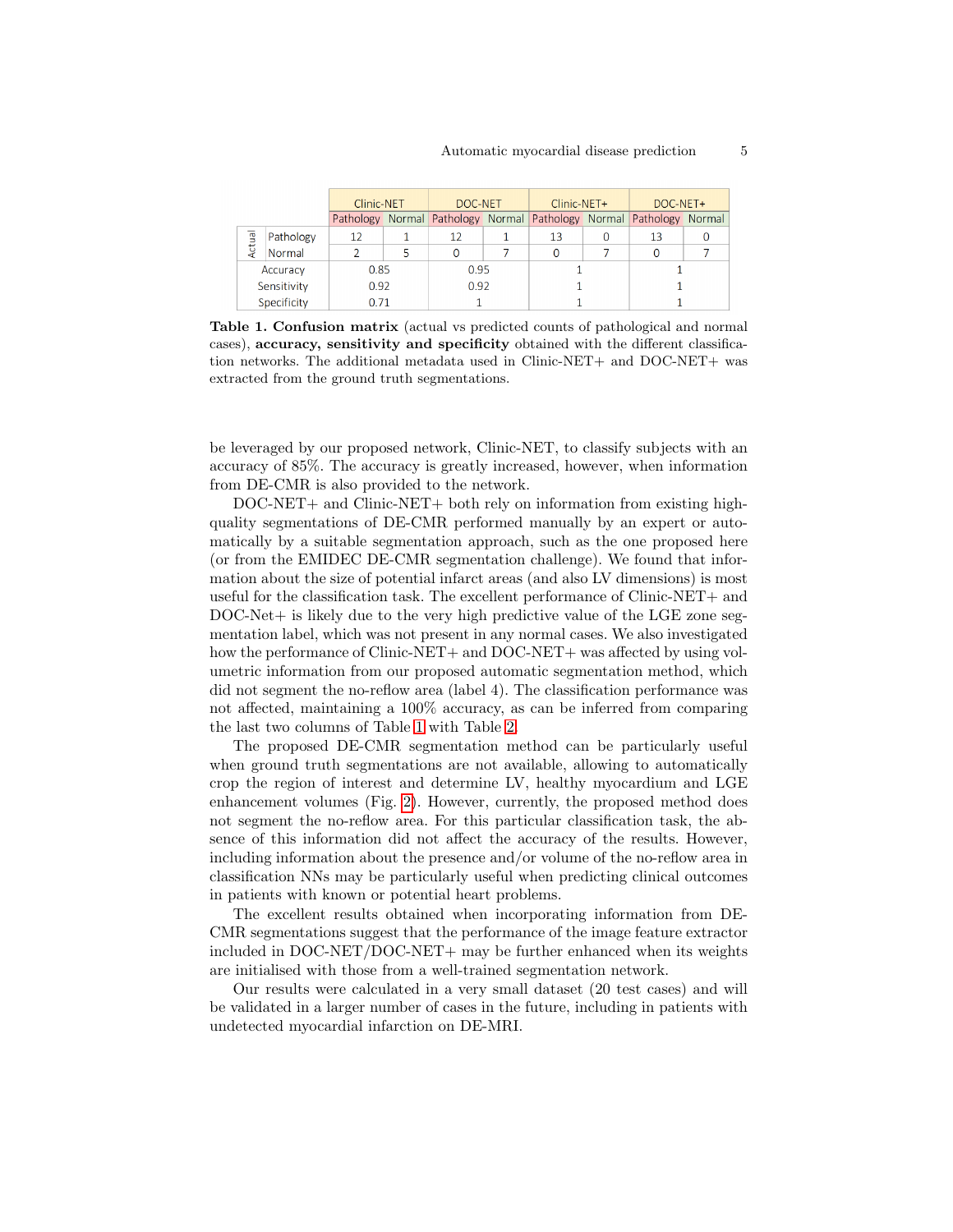

<span id="page-5-1"></span>Fig. 2. DE-CMR images and segmentations of the left ventricle, normal myocardium and region of LGE uptake (if present) obtained with the proposed automatic segmentation method for two slices from two representative subjects.

|        |             | Clinic-NET+ |        | DOC-NET+  |        |  |
|--------|-------------|-------------|--------|-----------|--------|--|
|        |             | Pathology   | Normal | Pathology | Normal |  |
| Actual | Pathology   | 13          |        | 13        |        |  |
|        | Normal      |             |        |           |        |  |
|        | Accuracy    |             |        |           |        |  |
|        | Sensitivity |             |        |           |        |  |
|        | Specificity |             |        |           |        |  |

<span id="page-5-0"></span>Table 2. Confusion matrix (actual vs predicted counts of pathological and normal cases), accuracy, sensitivity and specificity obtained with the Clinic-NET+ and DOC-NET+ classification networks. The additional metadata was extracted from the automatic segmentation of DE-CMR images.

# 4 Conclusions

For the EMIDEC classification challenge, we propose Clinic-NET, a 4-layer fullyconnected NN which uses 12 clinical variables as an input and shows a very good classification performance. An improved performance is obtained with DOC-NET, which additionally includes DE-CMR images as inputs, which are processed using 3D convolutional layers. Further performance improvements can be obtained when providing DE-CMR information distilled as the volume of segmentation labels, either from expert manual segmentations or from a proposed segmentation NN.

# Acknowledgments

This work was supported by the Wellcome/EPSRC Centre for Medical Engineering [WT 203148/Z/16/Z] and the British Heart Foundation Centre of Research Excellence at Imperial College London [RE/18/4/34215].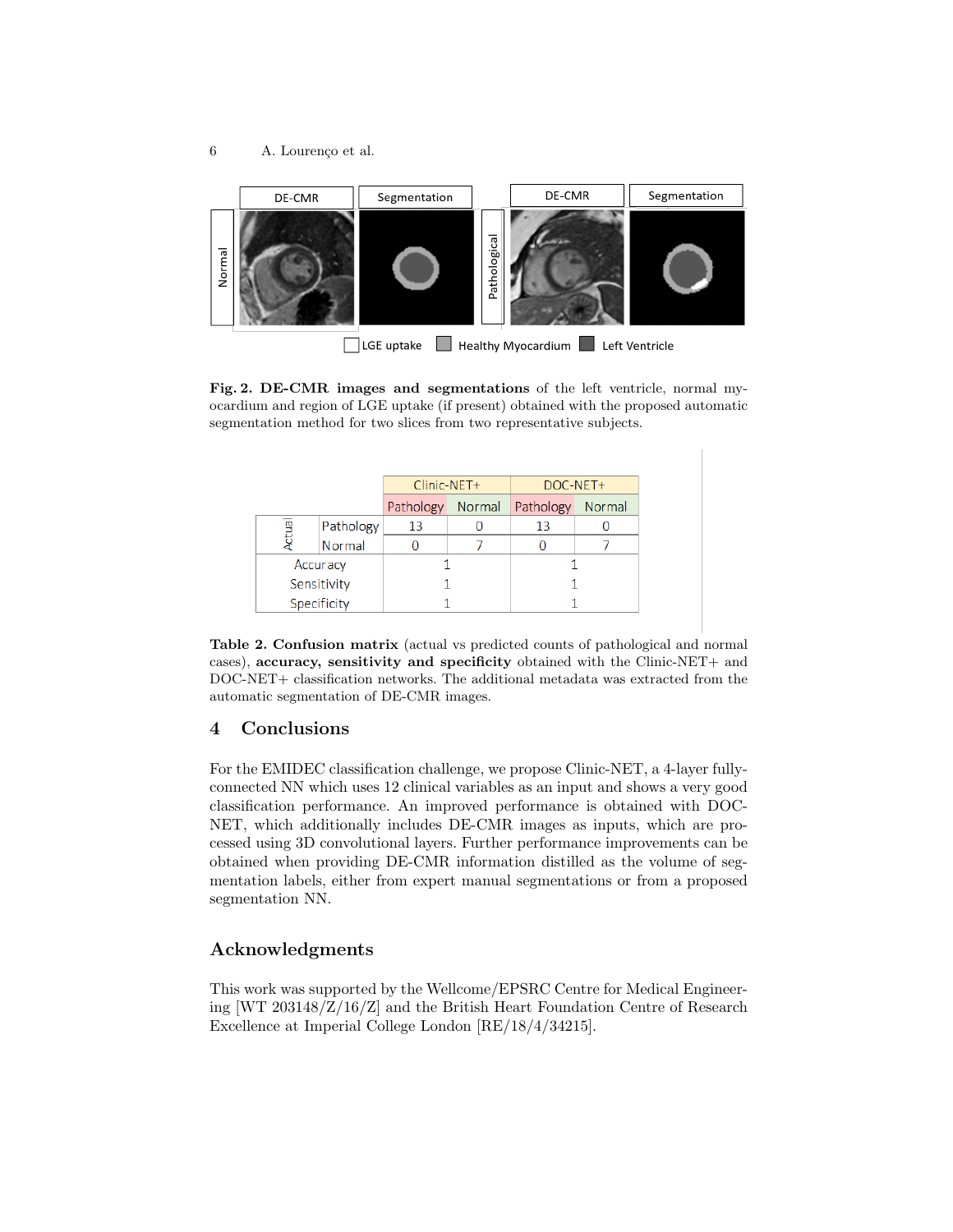## References

- <span id="page-6-14"></span>1. EMIDEC classification challenge: http:/emidec.com/classification-contest (2020) (2020)
- <span id="page-6-5"></span>2. Allman, K., et al: Myocardial viability testing and impact of revascularization on prognosis in patients with coronary artery disease and left ventricular dysfunction: a meta-analysis. J Am Coll Cardiol 39(7), 1151–8 (2002)
- <span id="page-6-0"></span>3. Arai, A.: The cardiac magnetic resonance (CMR) approach to assessing myocardial viability. J Nucl Cardiol 18(6), 1095–1102 (2011)
- <span id="page-6-10"></span>4. Baeßler, B., et al: Mapping tissue inhomogeneity in acute myocarditis: a novel analytical approach to quantitative myocardial edema imaging by T2-mapping. J Cardiovasc Magn Reson 17(1), 115 (2015)
- <span id="page-6-1"></span>5. Bettencourt, N., Chiribiri, A., Schuster, A., Nagel, E.: Assessment of myocardial ischemia and viability using cardiac magnetic resonance. Curr Heart Fail Rep  $6(3)$ , 142–153 (2009)
- <span id="page-6-6"></span>6. Bonow, R., et al: Myocardial viability and survival in ischemic left ventricular dysfunction. N Engl J Med 364(17), 1617–25 (2011)
- <span id="page-6-4"></span>7. Gerber, B., et al: Prognostic value of myocardial viability by delayed-enhanced magnetic resonance in patients with coronary artery disease and low ejection fraction: impact of revascularization therapy. J Am Coll Cardiol 59(9), 825–35 (2012)
- <span id="page-6-15"></span>8. Kerfoot, E., et al: Automated CNN-based reconstruction of short-axis cardiac MR sequence from real-time image data. In: Image Analysis for Moving Organ, Breast, and Thoracic Images, 32 - 41. Springer (2018)
- <span id="page-6-3"></span>9. Kim, R., et al: The use of contrast-enhanced magnetic resonance imaging to identify reversible myocardial dysfunction. N Engl J Med 343(20), 1445–53 (2000)
- <span id="page-6-2"></span>10. Kramer, C., et al: Role of cardiac MR imaging in cardiomyopathies. J Nucl Med 56, 39S–45S (2015)
- <span id="page-6-13"></span>11. Lalande, A., et al: Emidec: A Database Usable for the Automatic Evaluation of Myocardial Infarction from Delayed-Enhancement Cardiac MRI. Data 5(4), 89 (2020)
- <span id="page-6-8"></span>12. Lee, E., et al: Practical guide to evaluating myocardial disease by cardiac MRI. Am J Roentgenol 214(3), 546–556 (2020)
- <span id="page-6-12"></span>13. Leiner, T., et al: Machine learning in cardiovascular magnetic resonance: basic concepts and applications. J Cardiovasc Magn Reson 21(1), 61 (2019)
- <span id="page-6-16"></span>14. Lourenço, A., et al: Left atrial ejection fraction estimation using SEGANet for fully automated segmentation of CINE MRI (2020)
- <span id="page-6-11"></span>15. Mantilla, J., et al: Detection of fibrosis in late gadolinium enhancement cardiac MRI using kernel dictionary learning-based clustering. In: Computing in Cardiology Conference (CinC). pp. 357–360 (2015)
- <span id="page-6-9"></span>16. Narula, S., et al: Machine-learning algorithms to automate morphological and functional assessments in 2D echocardiography. J Am Coll Cardiol 68(21), 2287–95 (2016)
- <span id="page-6-7"></span>17. Soriano, C., et al: Noninvasive diagnosis of coronary artery disease in patients with heart failure and systolic dysfunction of uncertain etiology using late gadoliniumenhanced cardiovascular magnetic resonance. J Am Coll Cardiol 45(5), 743–48 (2005)
- <span id="page-6-17"></span>18. Sudre, C., et al: Generalised Dice overlap as a deep learning loss function for highly unbalanced segmentations. In: Deep Learning in Medical Image Analysis and Multimodal Learning for Clinical Decision Support. pp. 240–248. Springer International Publishing, Cham (2017)